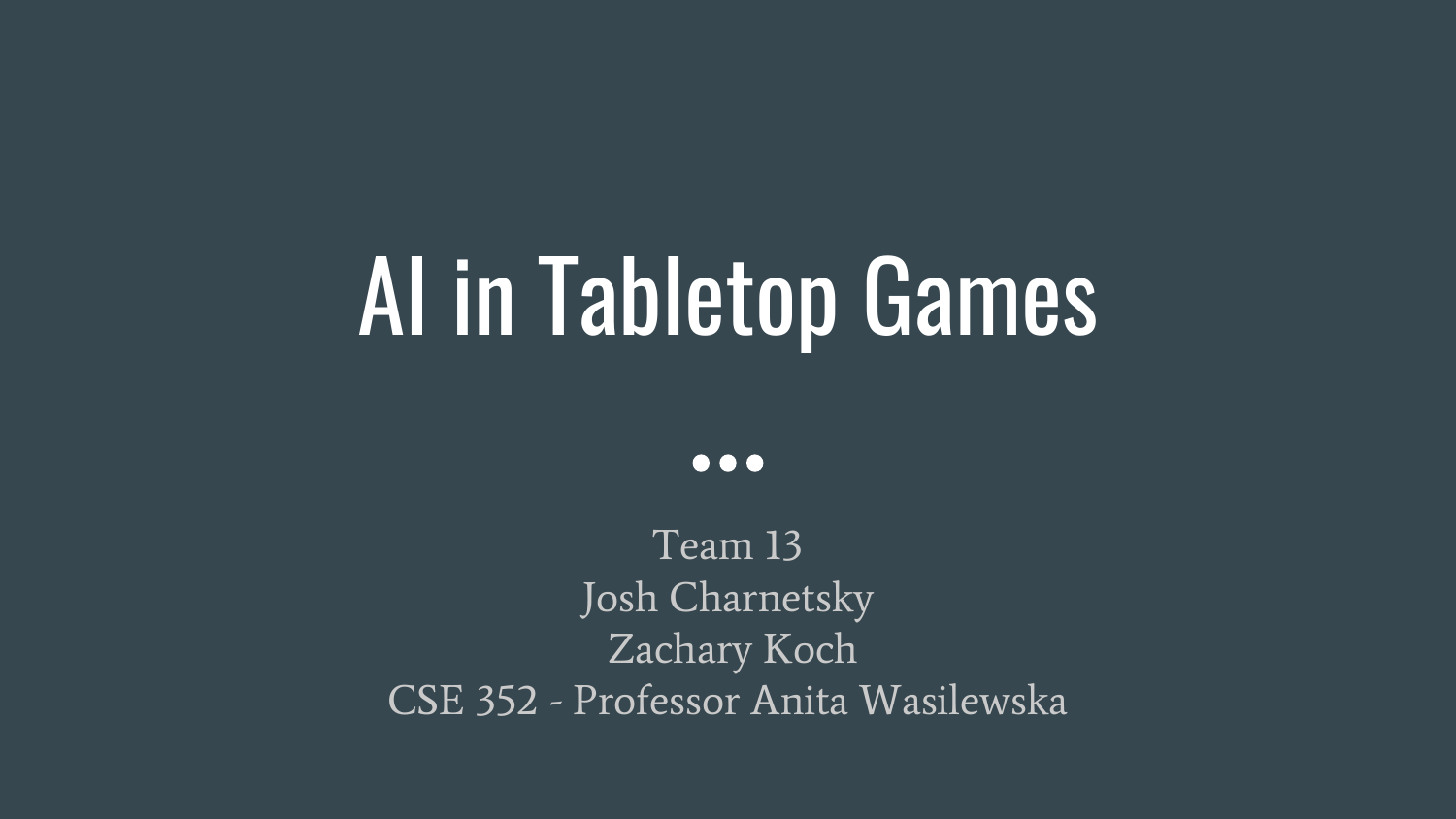# Works Cited

- Kurenkov, Andrey. a-Brief-History-of-Game-Ai.png. 18 Apr. 2016, [www.andreykurenkov.com/writing/a-brief-history-of-game-ai/](http://www.andreykurenkov.com/writing/a-brief-history-of-game-ai/)
- "A 'Brief' History of Game AI Up To AlphaGo, Part 1." Andrey Kurenkov's Web World, Apr. 2016, www.andreykurenkov.com/writing/a-brief-history-of-game-ai/.
- Cho, Hwan-gue. "Human Vs. Machine in the Game of Go." Koreana, vol. 30, no. 2, Summer2016, p. 36. EBSCOhost, [proxy.library.stonybrook.edu/login?url=http://search.ebscohost.com/login.aspx?direct=true&db=edo&AN=117366011&site=e](http://proxy.library.stonybrook.edu/login?url=http://search.ebscohost.com/login.aspx?direct=true&db=edo&AN=117366011&site=eds-live&scope=site) [ds-live&scope=site.](http://proxy.library.stonybrook.edu/login?url=http://search.ebscohost.com/login.aspx?direct=true&db=edo&AN=117366011&site=eds-live&scope=site)
- Lien, Tracey. "Artificial Intelligence Has Mastered Board Games; What's the next Test?" The Seattle Times, The Seattle Times Company, 21 Mar. 2016,

[www.seattletimes.com/business/technology/artificial-intelligence-has-mastered-board-games-whats-the-next-test/.](http://www.seattletimes.com/business/technology/artificial-intelligence-has-mastered-board-games-whats-the-next-test/)

- Greenemeier, Larry. "20 Years after Deep Blue: How AI Has Advanced Since Conquering Chess." Scientific American, [www.scientificamerican.com/article/20-years-after-deep-blue-how-ai-has-advanced-since-conquering-chess/](http://www.scientificamerican.com/article/20-years-after-deep-blue-how-ai-has-advanced-since-conquering-chess/).
- Wikipedia. "Monte Carlo Tree Search." Wikipedia, Wikimedia Foundation, 14 Oct. 2017, en.wikipedia.org/wiki/Monte\_Carlo\_tree\_search.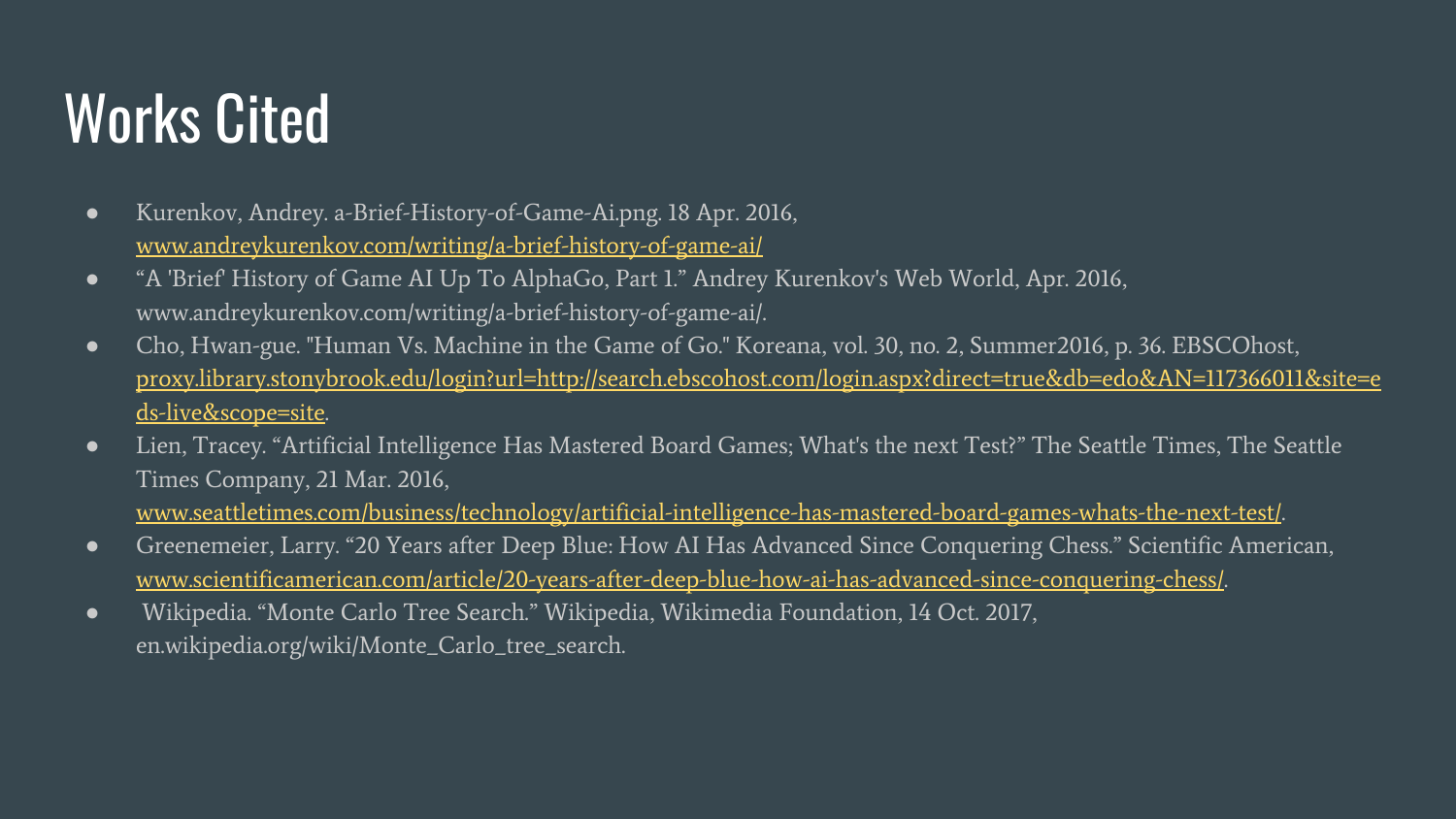# **Overview**

- 1. History of AI in Tabletop Games
- 2. AI in Chess
- 3. AI in Go
- 4. Future of AI in tabletop games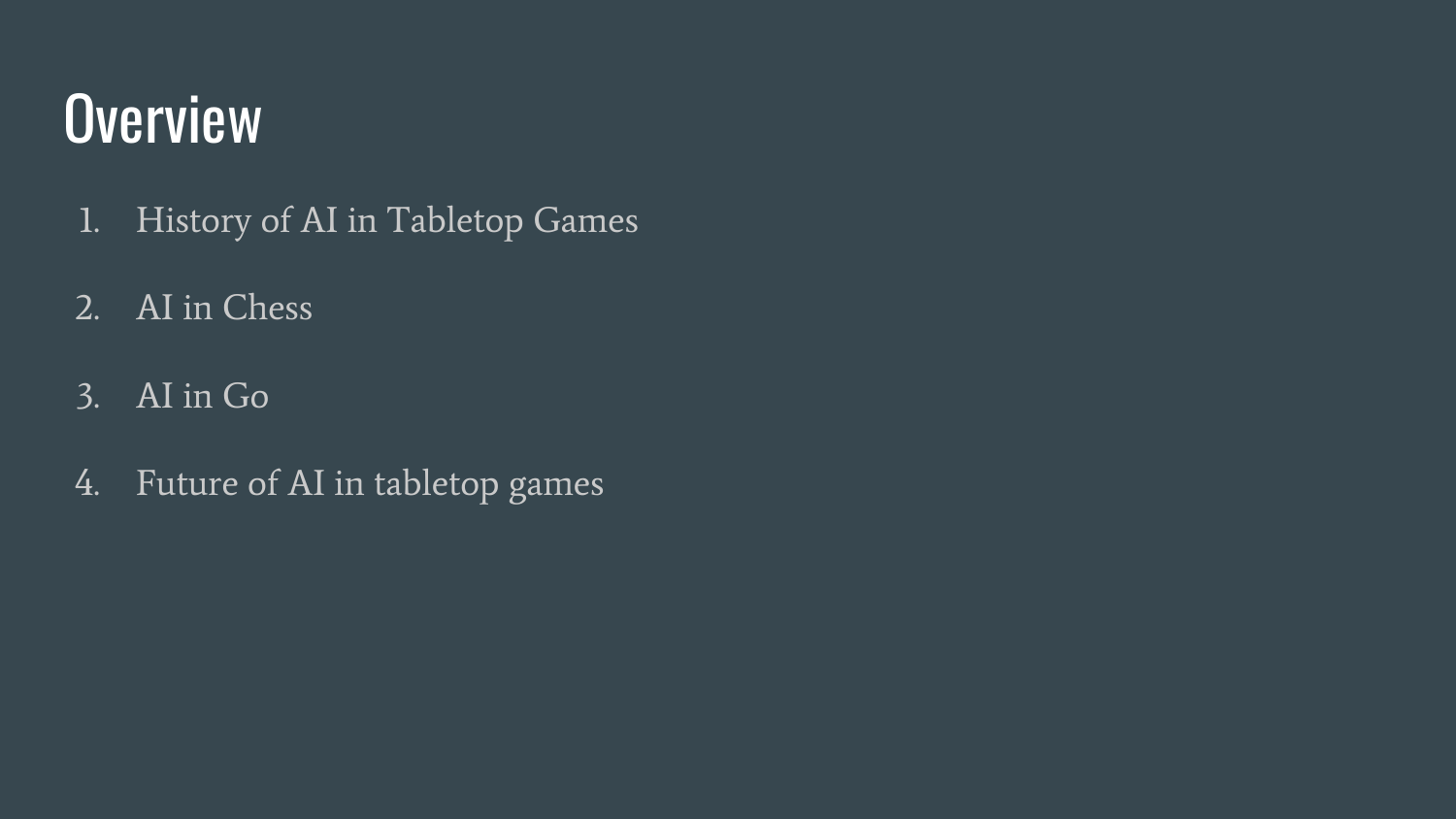## **Timeline**



Image source: [www.andreykurenkov.com/writing/a-brief-history-of-game-ai/](http://www.andreykurenkov.com/writing/a-brief-history-of-game-ai/)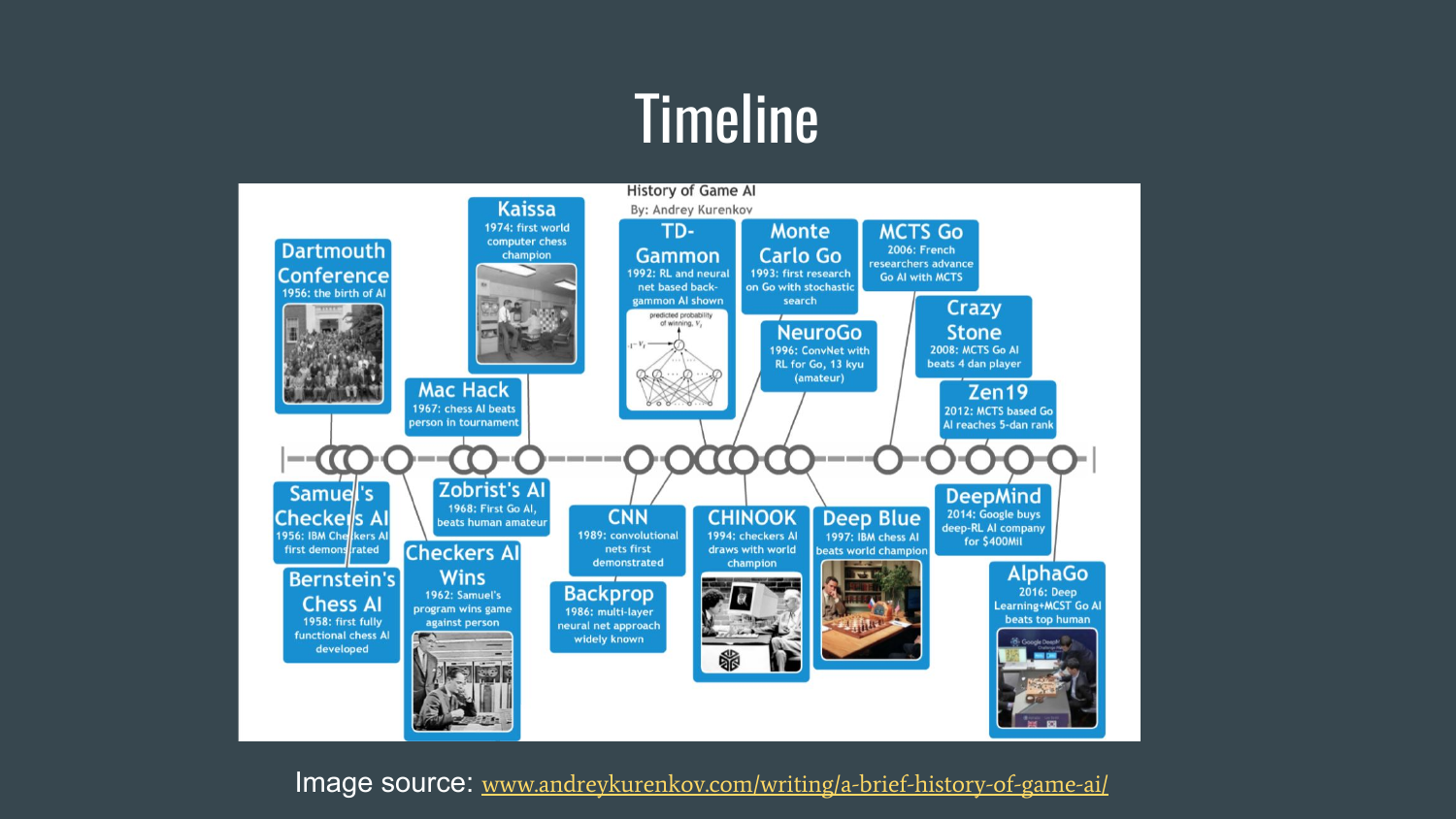# **History**

1951 - First chess playing program developed by Alex Turing, before the term AI was used

1956 - Arthur Samuel makes first checkers AI.

1957 - Alex Bernstein makes first chess AI.

1960 - Chess program developed that beats ranked plays in tournament. Go program is able to beat novice players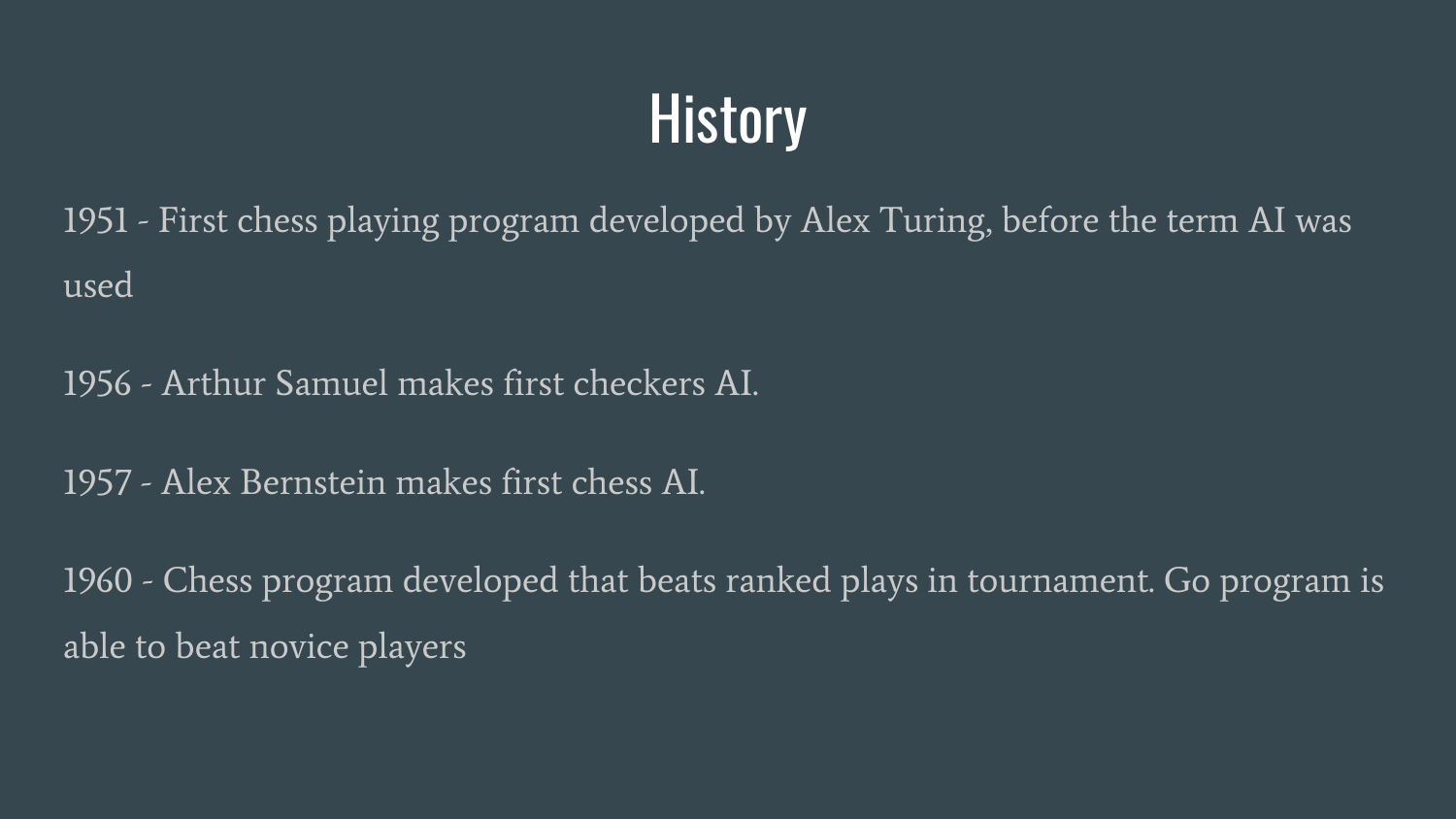# **History**

1970's through 1980's - The programs improve but the top players still win

1994 - Chinook becomes world champion in checkers

1997 - Deep Blue beats world champion in chess

2006 - Go programs can beat fairly high rated players

2016 - AlphaGo beats world champion Lee Sedol in Go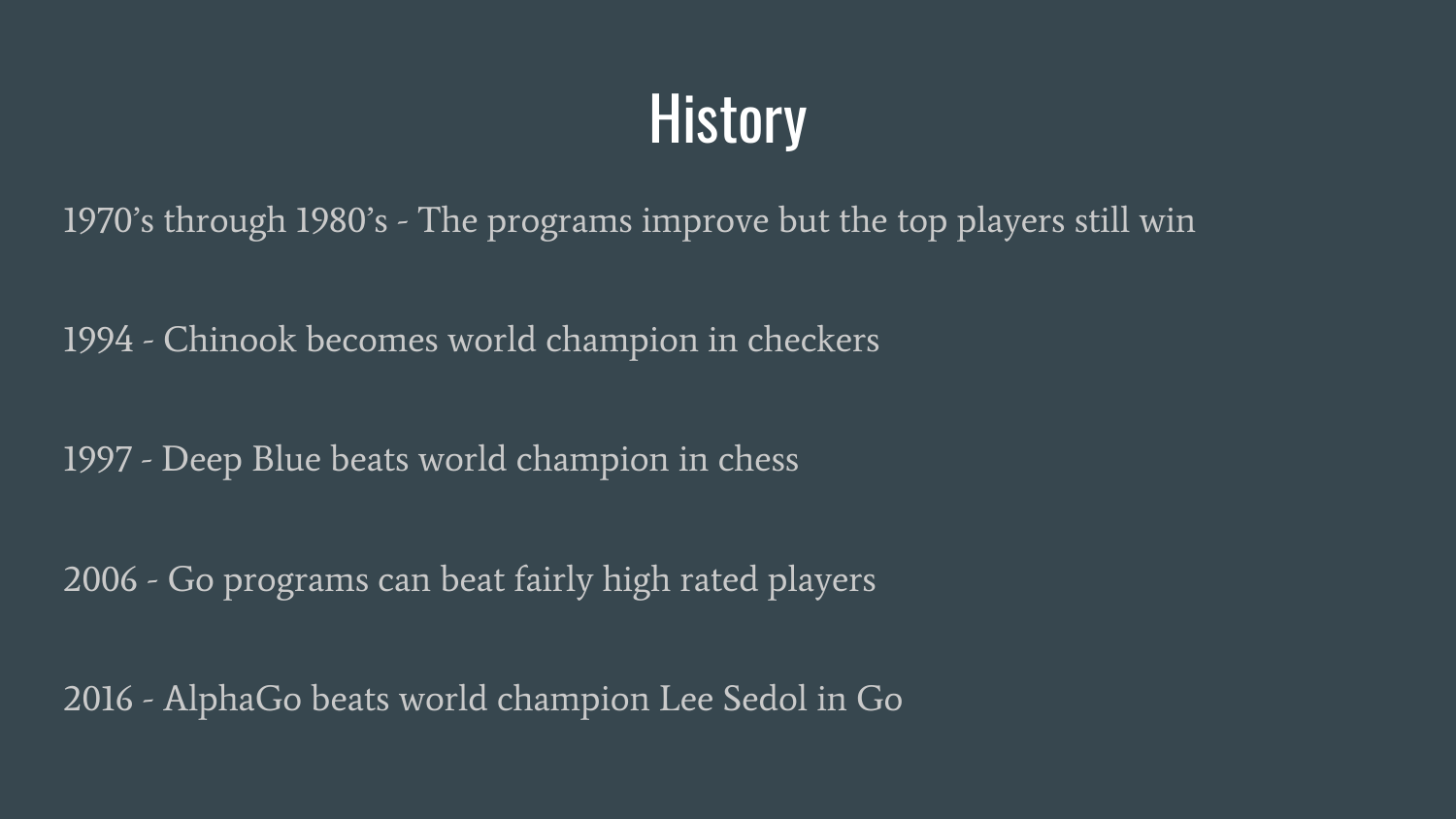# Minimax

- Developed in 1949 by Claude Shannon
- Works under assumption that opponent plays optimally
- Creates a tree of states then picks a path that leads to the optimal outcome
- Impossible to represent all states to the end of the game
- Not good at punishing mistakes by opponent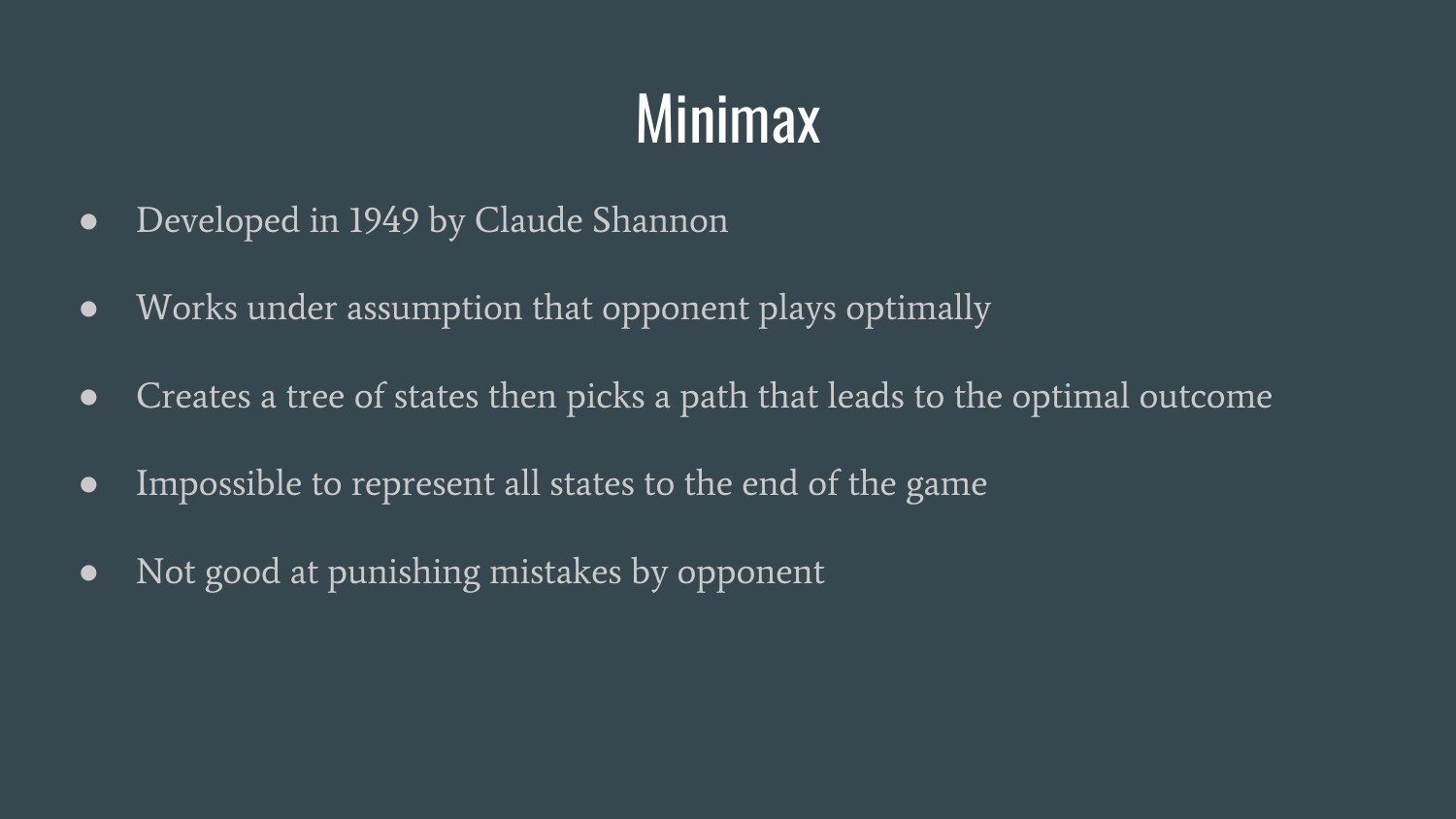#### Games

| <b>Checkers</b>                              | <b>Chess</b>                                 | Go                                     |
|----------------------------------------------|----------------------------------------------|----------------------------------------|
| 8x8 board                                    | 8x8 board                                    | 19x19 board                            |
| 10 <sup>20</sup> possible board<br>positions | 10 <sup>44</sup> possible board<br>positions | $10^{170}$ possible board<br>positions |
| 40 moves average                             | 60 moves average                             | 200 moves average                      |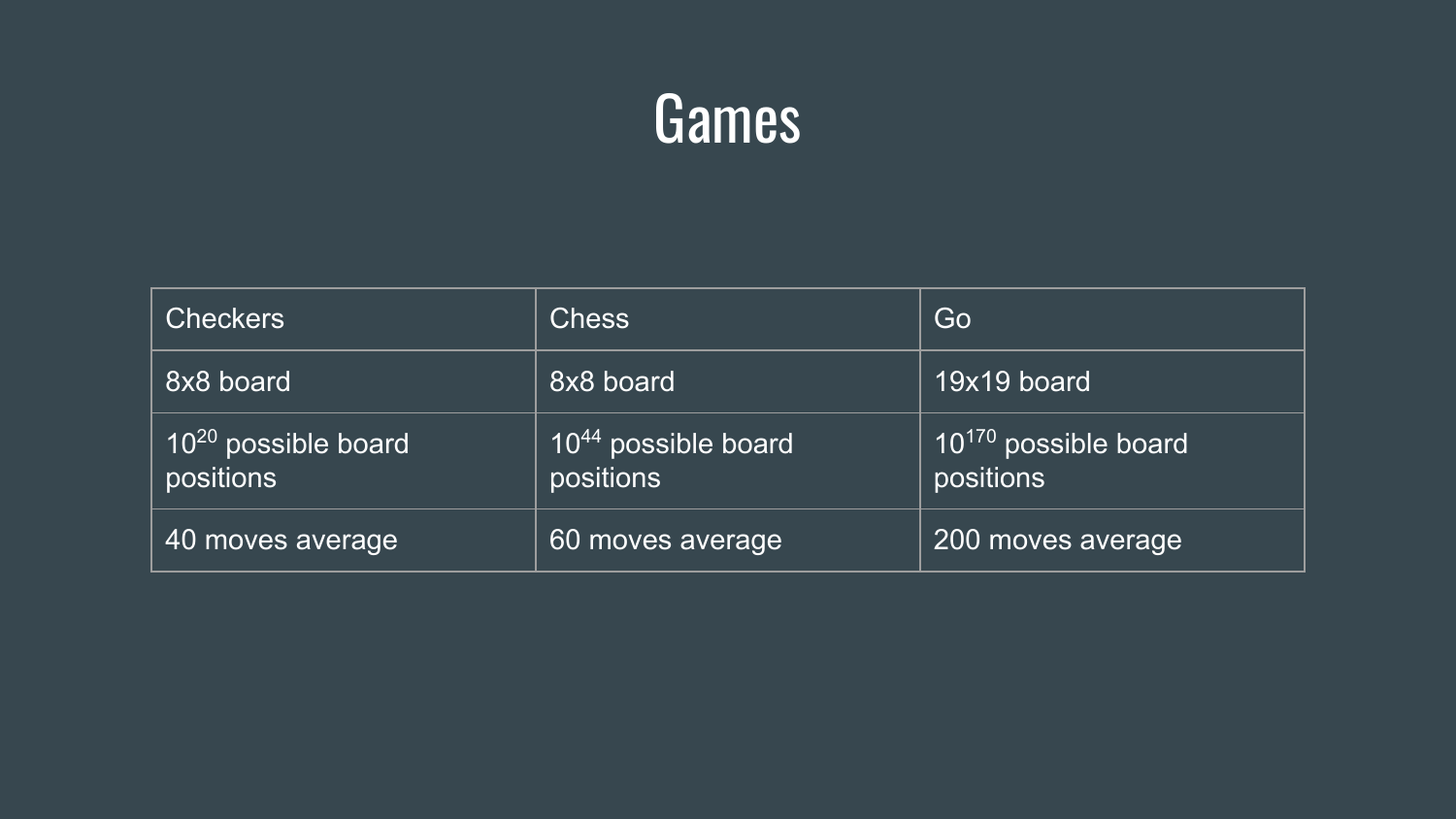## Why these games?

Well defined rules

Concise goal

Requires thinking/predicting

Easy to recreate on a computer

All information is present to both players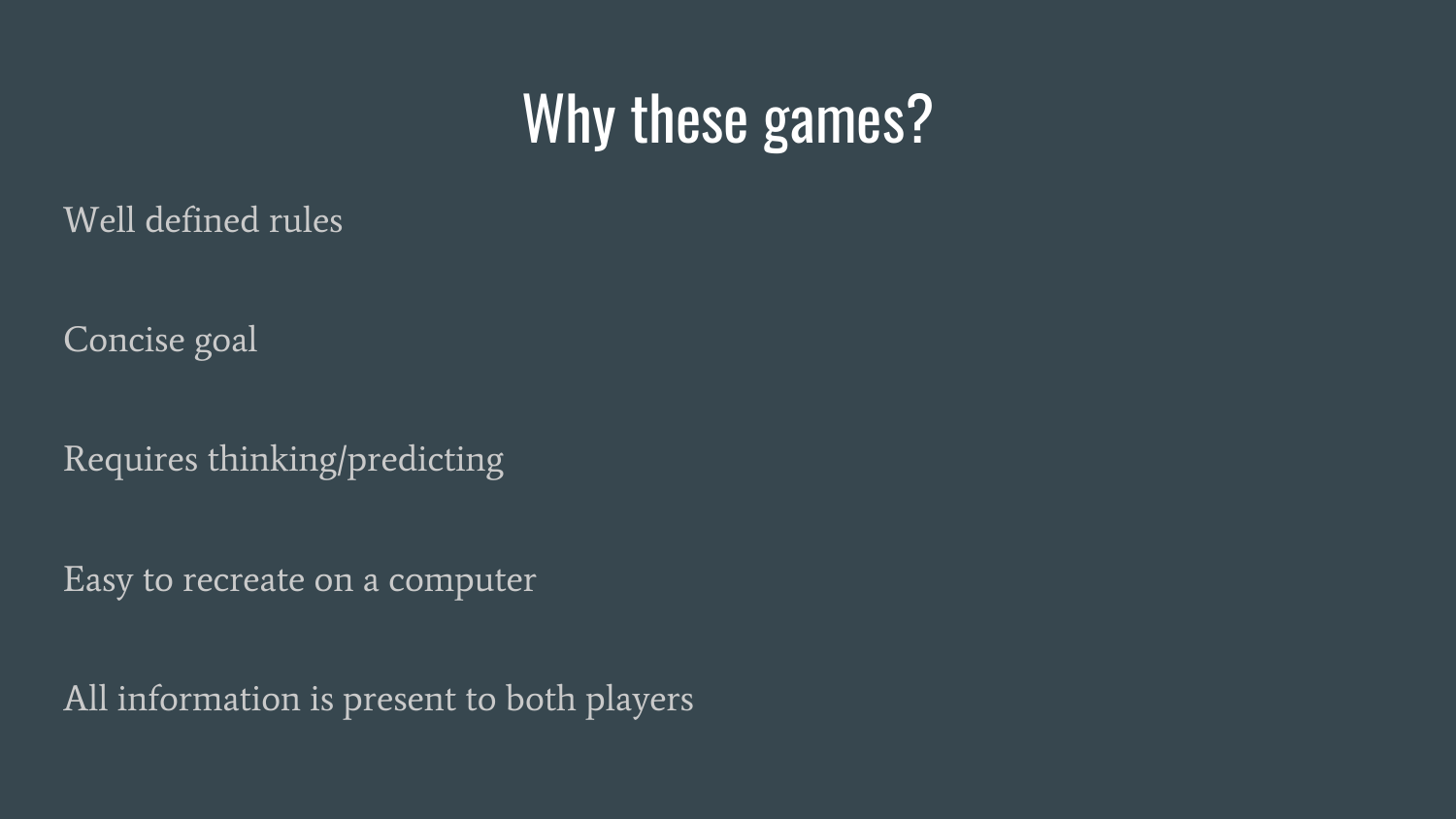## **Chess**

- One of the first major goals of AI was to make a program that can win in chess
- Hard to measure AI against human intelligence, so complicated strategy games are one way to compare
- Took around 50 years to get from a program that can beat somebody to a program that can beat everybody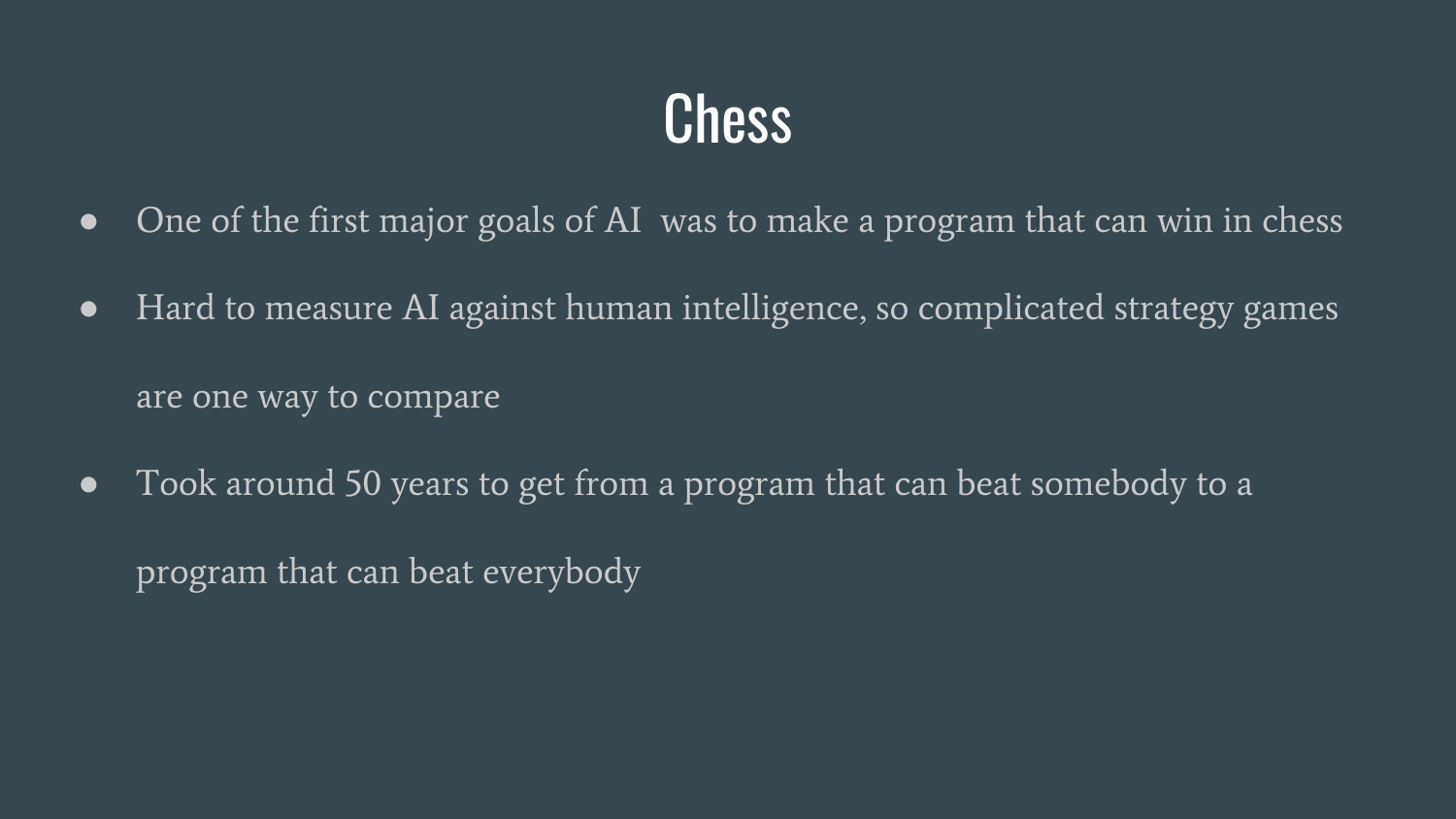# Deep Thought

Developed in 1989 by a team lead by Feng-hsuing Hsu

First chess AI with the ability to challenge grandmaster level players

Used a variety of techniques to calculate moves

More comparisons per second than any other program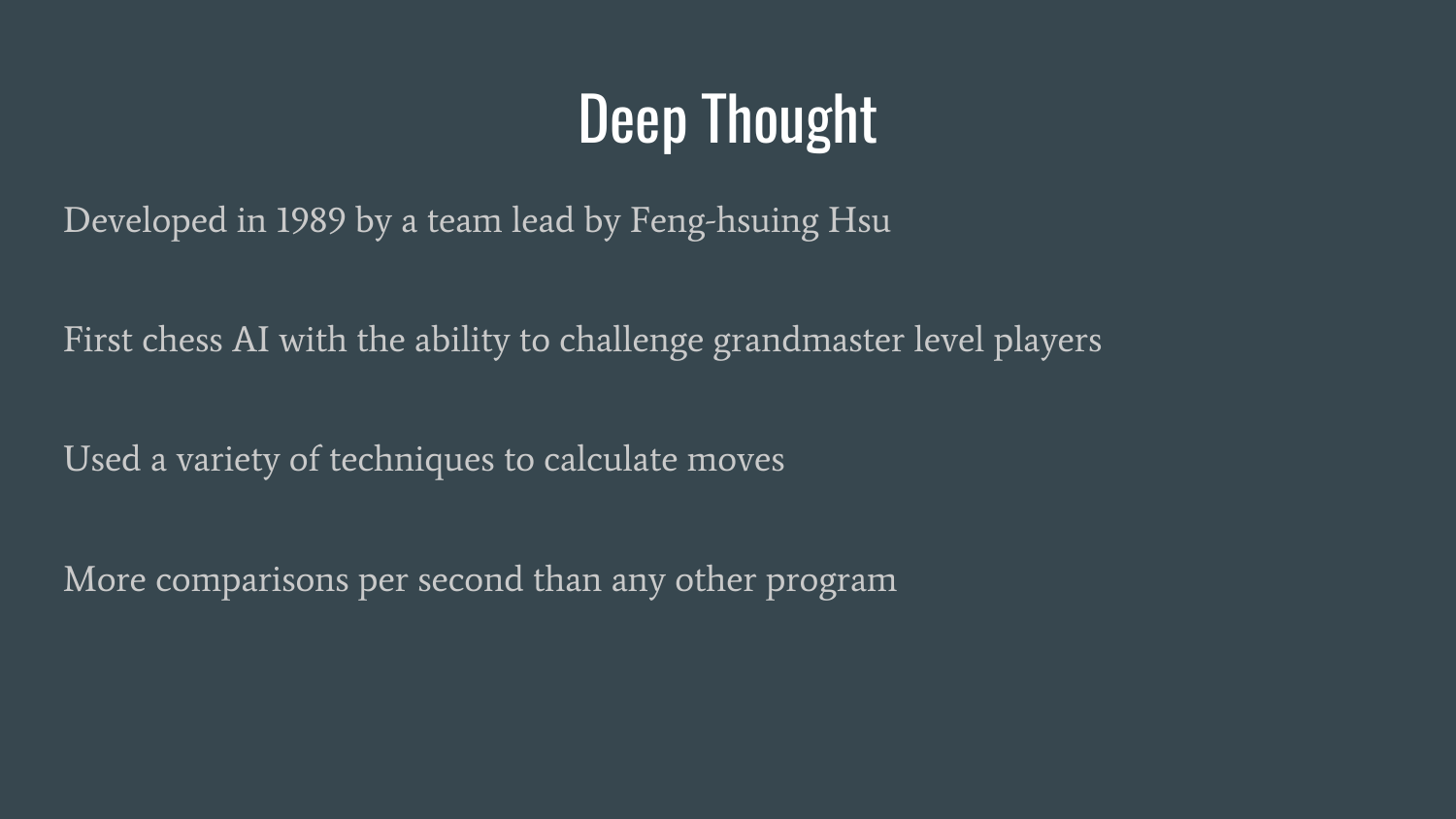#### How it considers moves

- 1. Using a database of opening moves
- 2. Using alpha-beta tree search with evaluation function based on a combination of many handcrafted features
- 3. Using an endgame database that includes all positions with less than 8 pieces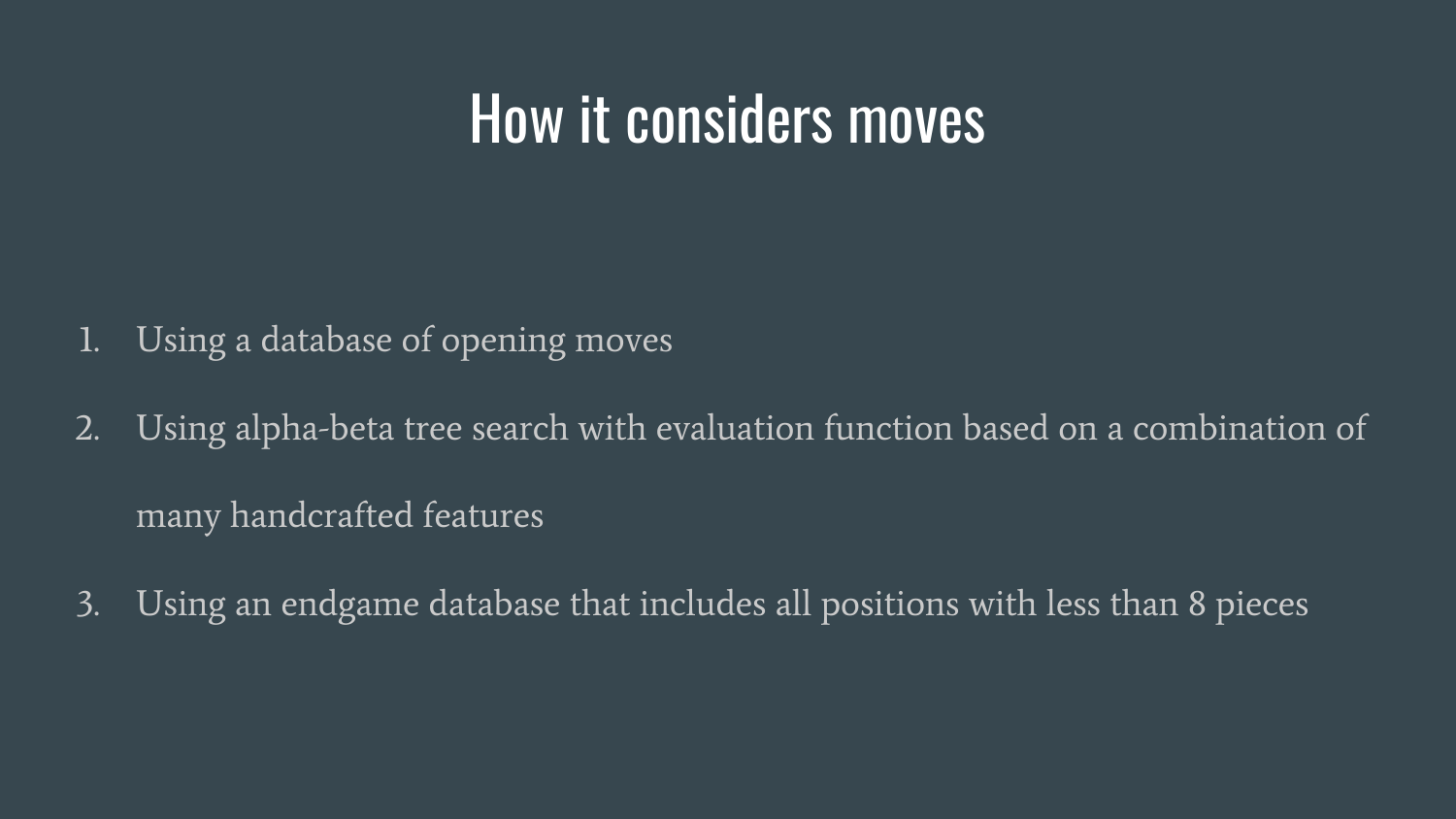#### Evaluation Function

Function that determines what move to make given board position.

Able to search deeper than other chess AI's.

Uses a combination of brute force and selective extension.

Calibrated using a database of games between masters level players.

Still incorporates some encoded knowledge about chess.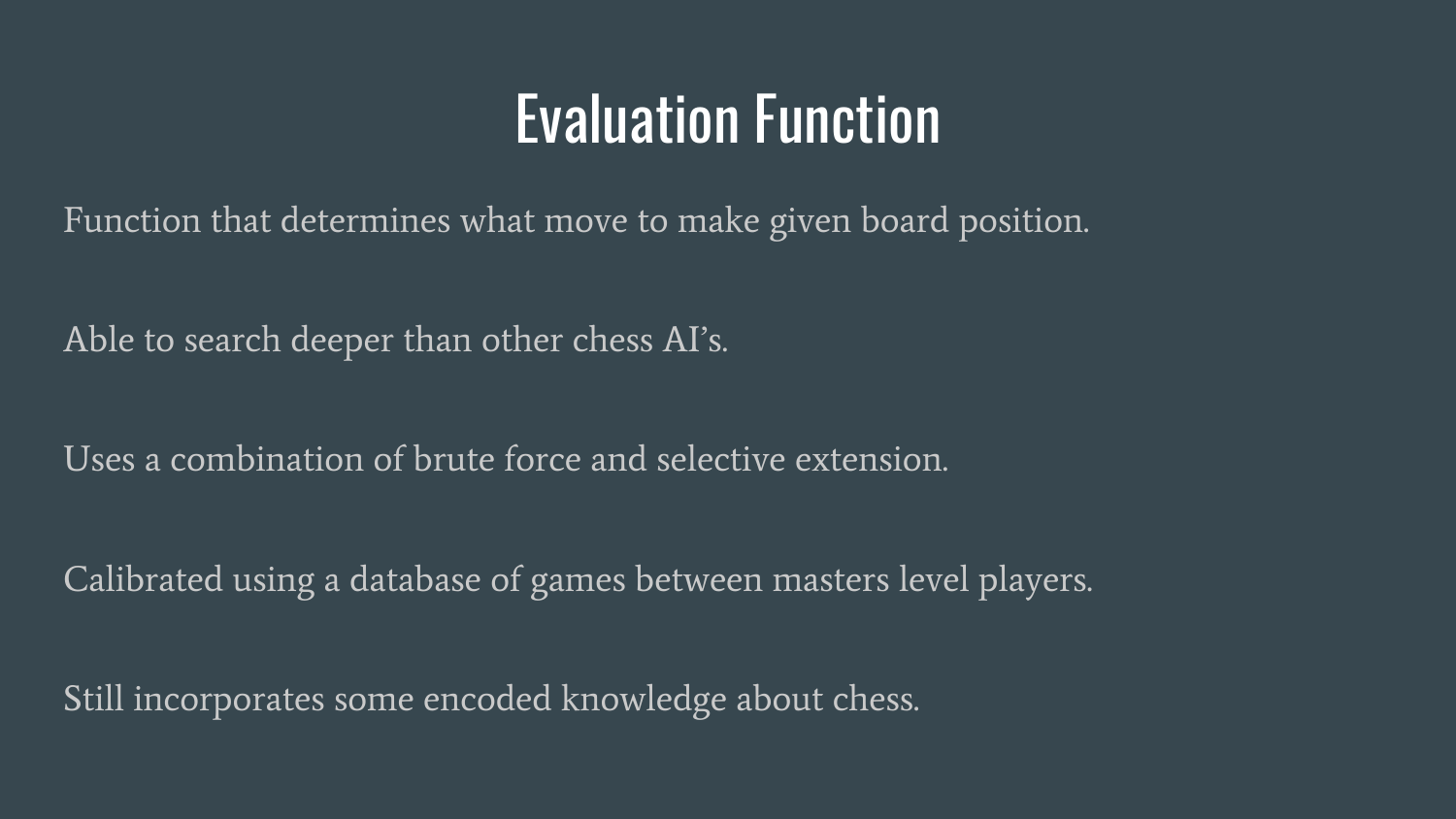# Deep Blue

- Deep Thought was able to beat some high level players but the very best.
- Deep Thought 2 began development, later called Deep Blue.
- The same ideas as Deep Thought but much more computational power.
- Uses a custom built supercomputer with 30 processors working with 480 single chip chess search engines allowing 126,000,000 position comparisons per second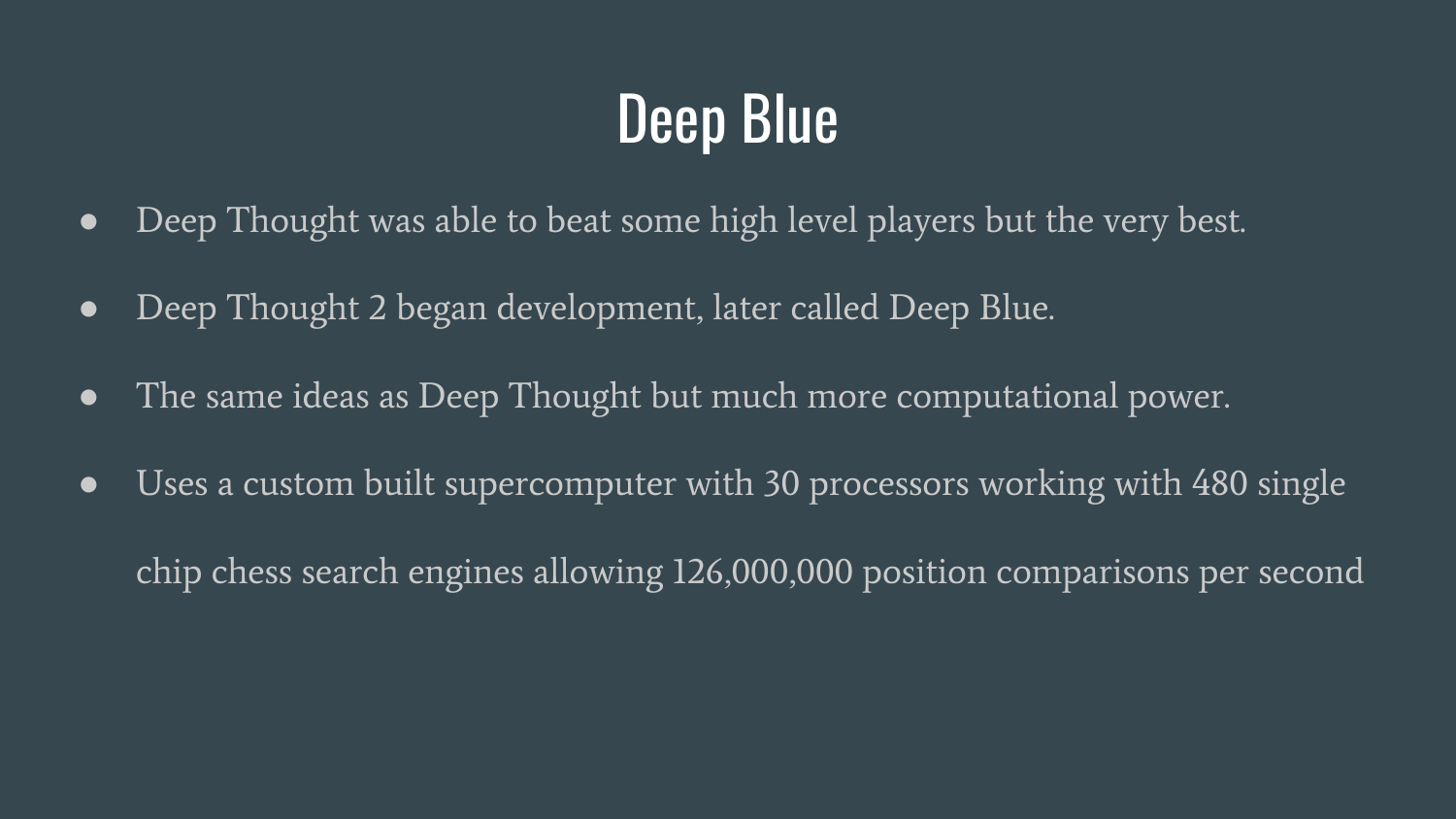# Garry Kasparov

Grandmaster level player considered one of the best chess players of all time.

The ultimate test for Deep Blue.

Beat Deep Blue in 1996, but later lost in 1997.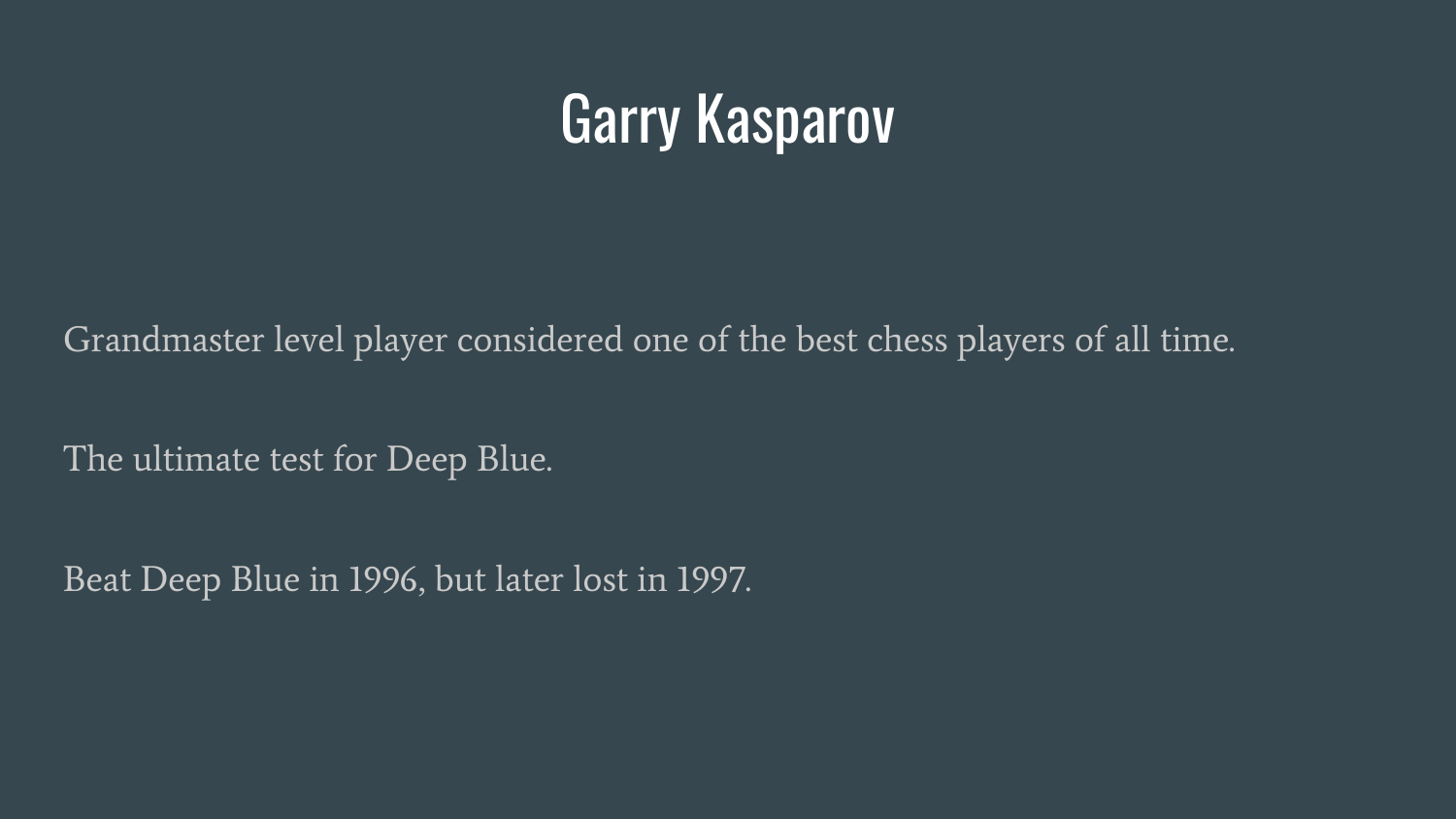### Why Deep Blue was able to win

- 1. A single chip search engine
- 2. A massively parallel system with multiple levels of parallelism
- 3. A strong emphasis on search extensions
- 4. A complex evaluation function
- 5. Effective use of a grandmaster game database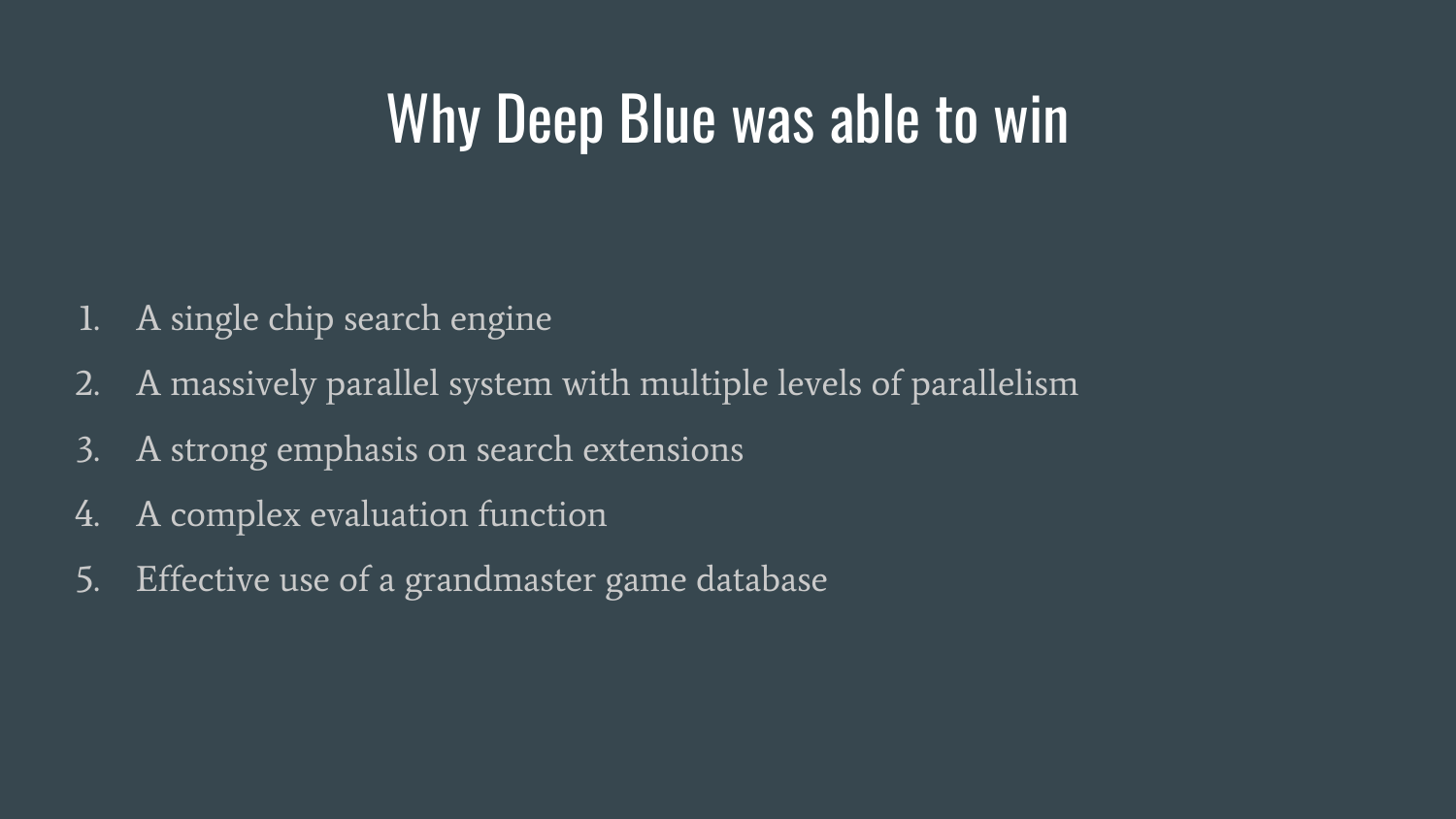#### Go

- In comparison to chess, Go allows for an incredibly large number of possible moves
- Historically, computer Go players were bad against skilled human players
- AlphaGo, created by a British AI company, beat the Go Champion 4-1
- Moves were wildly different than human strategies
- Humans calculate Go moves at 30/hour while AlphaGo calculates at 1,000,000/hour
- Successful strategies analyzed and added to AlphaGo database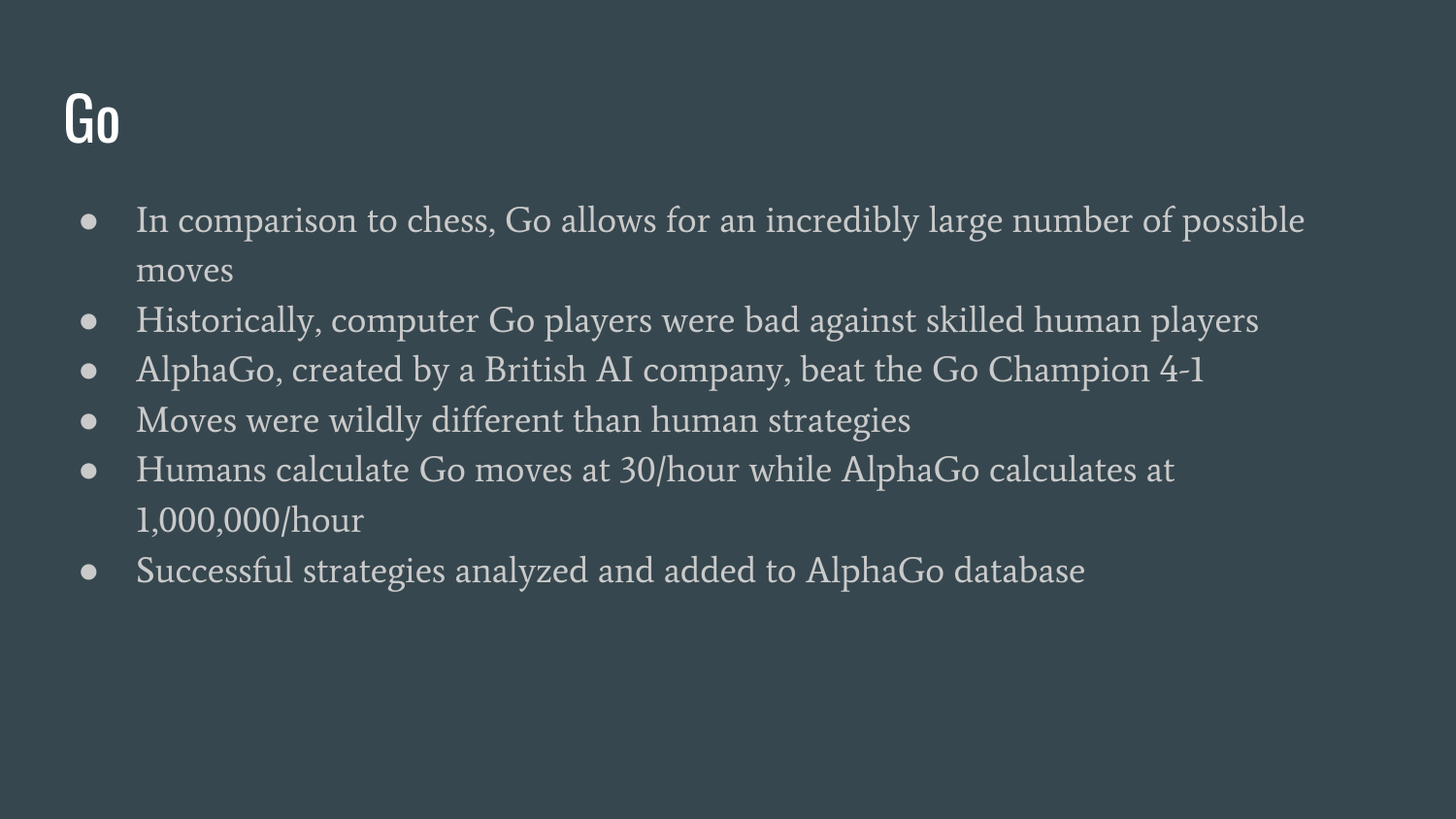## Monte Carlo Tree Search

- Heuristic search algorithm
- Notable implementations: Total War: Rome II, Go, Poker
- Analyzes most promising moves

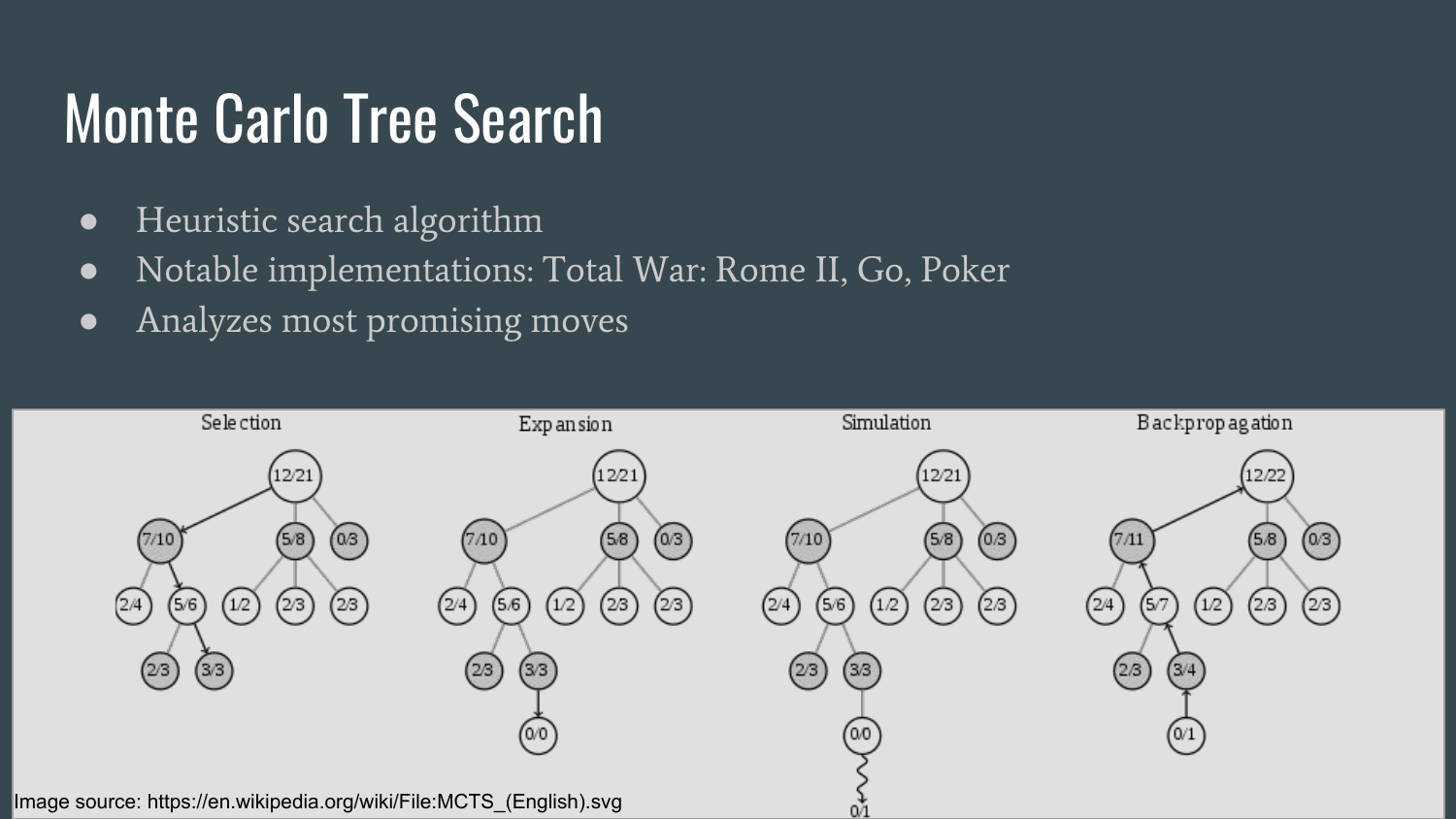# Other Considerations

- Decisions made from past games as well as simulated games against itself
- Set to resign if loss is probable
- Humans typically try to maximize territorial gain while AlphaGo tries to maximize marginal wins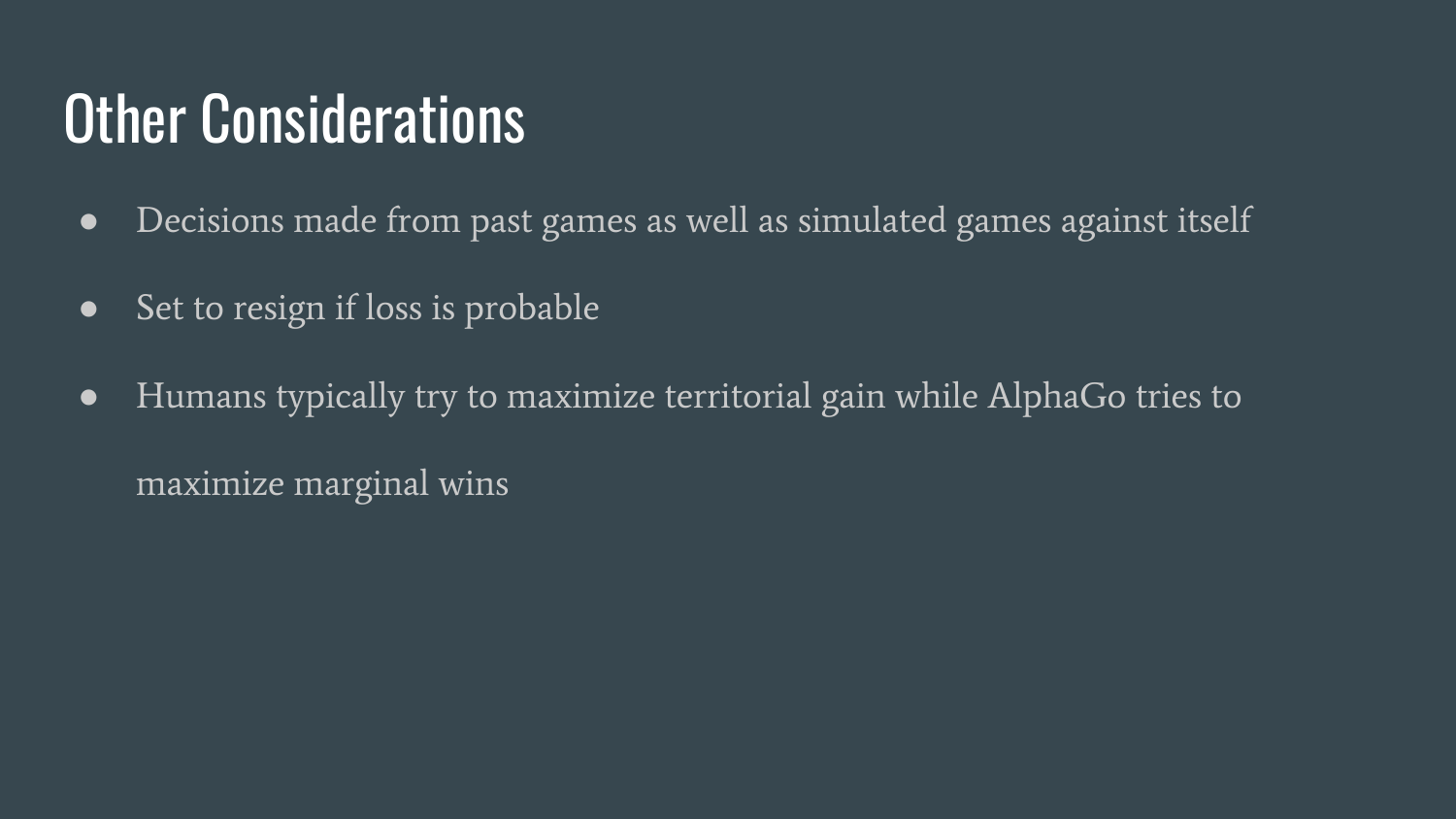